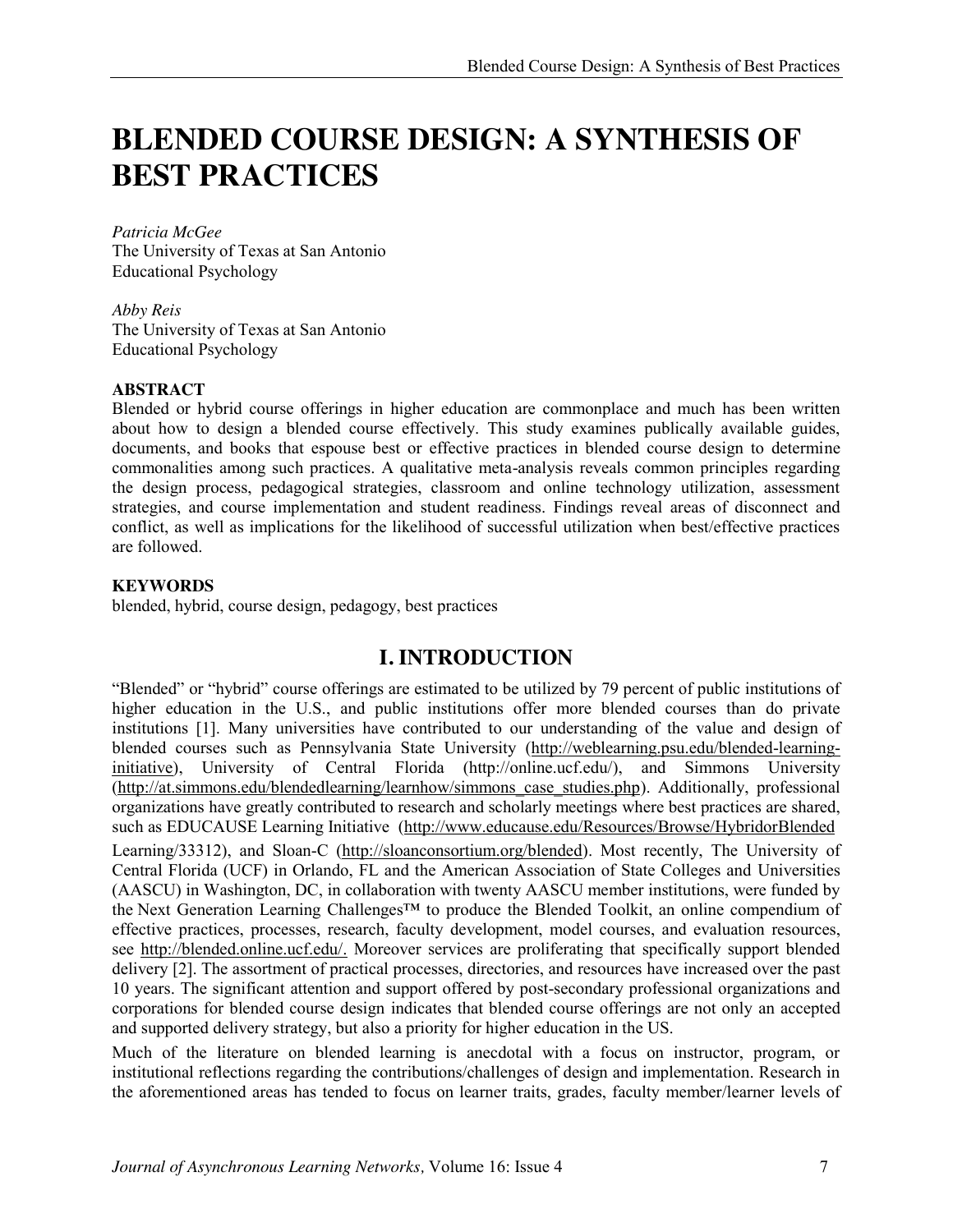satisfaction, and/or levels of learner engagement [3, 4]. There is evidence that utilizing a blended/hybrid course design impacts teaching and learning in different ways. Bonk and Graham [5] propose the following categories of blends that relate to instructor shifts:

- Enabling blends Enabling blends primarily focus on addressing issues of access and convenience. For example, enabling blends are intended to provide additional flexibility to the learners or attempt to provide the same opportunities or learning experience but through a different modality.
- Enhancing blends Enhancing blends allow for incremental changes to the pedagogy but do not radically change the way teaching and learning occurs. This can occur at both ends of the spectrum. For example, in a traditional face-to-face learning environment, additional resources and perhaps some supplementary materials may be included online.
- Transforming blends Transforming blends are blends that allow for a radical transformation of the pedagogy, a change from a model where learners are just receivers of information to a model where learners actively construct knowledge through dynamic interactions. These types of blends enable intellectual activity that was not practically possible without the technology [5, p. 4].

If these claims of change are true, then it is reasonable to expect that there are principles to inform and direct the instructor or designer about how to proceed in creating a blended course, if not strategies that that can be applied across disciplinary and institutional contexts.

Current views of hybrid/blended learning are combinations of educational theory and technology. Blended and hybrid are both terms used to define courses that are designed to meet in one or more delivery modes. Macdonald, in her analysis of blended best practices, identified three conceptualizations [8]. First is the most narrow and commonly used form in which students meet on campus and participate in asynchronous online activities. Second is the more broadly articulated framework of online courses that utilizes synchronous meetings and social network technologies blended with asynchronous work and possible face-to-face meetings to structure a course. Third is a combination of campus based and online students who interact but are physically separated. This conceptualization of blended course delivery is exemplified in what Khan [9] calls flexible learning and is illustrated in the HyFlex Model [10] in which course design considers both present and distance students.

The distinction between "hybrid" and "blended" courses is not clearly articulated in the best practices literature. References were to one or the other term or a statement claiming the terms are synonymous. The popular use of the term "hybrid" to describe multiple systems that work independently to offer a service or function (such as in a hybrid car) is one distinction that may assist in clarifying the difference between the terms. Hybrid suggests that one mode is unused while the other is used. Blended suggests that there are no perceivable notifications when modes shift, if they do at all. In this manner, blended courses are then seamlessly operational where the transition between classroom meeting and online component is minimal. For the authors, the use of the term blended is key to understanding the affordance of blended and clarifying what makes a blended course truly blended.

Definitions identified in this study consistently reflect the narrowest versions of blended course design can be categorized into two groups:

- 1. Combines elements of face-to-face and online courses [1, 11, 12].
- 2. Provides a substantial portion of content online, typically relying on discussions within a planned and pedagogically driven structure [13].

Masie [14] describes blended approaches in the workplace as two or more forms of distinct methods of *instruction*, rather than delivery method, such as:

- Classroom + online (e.g., traditional hybrid)
- Online + mentor or coach (e.g., independent study)
- Simulations with structured classes (e.g., Second Life™ and FTF)
- On-the-job training  $+$  informal learning (e.g., internships)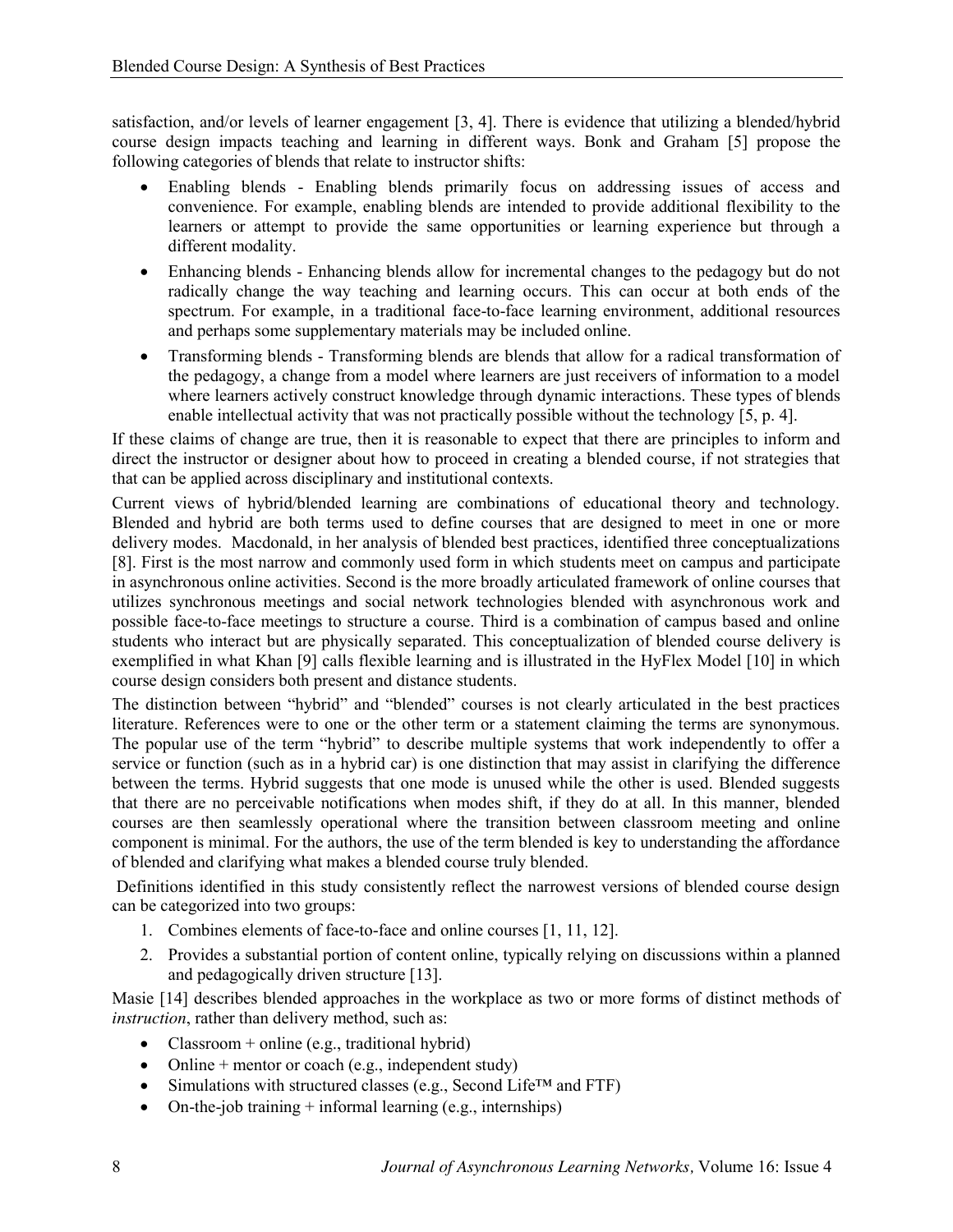• Managerial coaching  $+$  eLearning (e.g., practicum) (p. 59)

Masie's definition reflects structures traditionally used in professional environments. His definition suggests possible pedagogical structures that may help to organize college courses offered in applied professional programs, such as offered in business, architecture or education. A broader conceptualization of blended is articulated in the Hyflex Model [15] in which students decide their method of attendance, either online or face-to-face. This definition more aptly reflects Khan's [9] notion of flexible learning in which students are provided choices for how they participate and complete course assignments and assessments. An example of this approach is exemplified in the Atlantic University Alliance, a consortium that focuses on professional programs offered in a blended format to further applied knowledge in a flexible and primarily self-paced design, see http://www.aua.ie/modular-learning-parttime.

Little attention is given to the distribution of time via any delivery mode in the literature reviewed, although other literature informs us of the variability of when and how students and instructors meet. Allen, Seaman, and Garrett [1] suggest a range from 30 to 79% in either online or face-to-face. Brown [16] found that blended courses ranged from between 90–10 and 10–90 distributions of face-to-face and online sessions.

For the authors, all of these definitions are too narrow, focusing only on the context and environment in which learning occurs rather than course roles, pedagogy, and functions of meetings that, for us, are what makes the blended course unique. Given these broadly framed definitions with a focus on technology, we argue that higher education has always offered hybrid courses and in fact given the breadth of the definitions it is not always clear how blended differs from a Web facilitated structure in which courses use web-based technology to facilitate what is essentially a face-to-face course [1]. These definitions are lacking in that the focus is only on the distribution of learning via technology systems versus classroom environment, not the inherently unique organization of the content, activities, assignments, and meetings (be they online or face-to-face). While blended guides universally use a reductive definition, more appropriate definitions are those cited in other literature that more directly point to the distinctiveness of a blended approach:

A "blended course" is the integration of online with face-to-face instruction in a planned, pedagogically valuable manner; and not just a combination (addition) of online with face-to-face but a trade-off (replacement) of face-to-face time with online activity (or vice versa) [17].

[A blended course] Integrates the best of face-to-face and online learning while significantly reducing traditional class contact hours (p.1)... When the strengths of each approach are integrated in an appropriate and creative manner, the possibility to become fully engaged in a sustained manner is increased exponentially. In this way, blended learning designs reach beyond the benefits of convenience, access and efficiency. The true benefit of blended learning is in integrating face-to-face verbal and online text-based exchanges and matching each to appropriate learning tasks [18].

While the current conceptualization of blended is contingent upon an educational technology framework (technology plus classroom), definitions should include reference to what makes the *blend*. A more useful definition will better communicate to current and future users of blended, both faculty and learners. Therefore we propose the following:

Blended course designs involve instructor and learners working together in mixed delivery modes, typically face-to-face and technology mediated, to accomplish learning outcomes that are pedagogically supported through assignments, activities, and assessments as appropriate for a given mode and which bridge course environments in a manner meaningful to the learner.

Using this definition as a framework the following findings consider pedagogical recommendations as reported in best and effective practices literature. Over the past ten years a steady stream of best practices guides have been published or made freely available through journals, as well as institutional and organizational web sites. Given the variety of resources and the increasing focus on blended course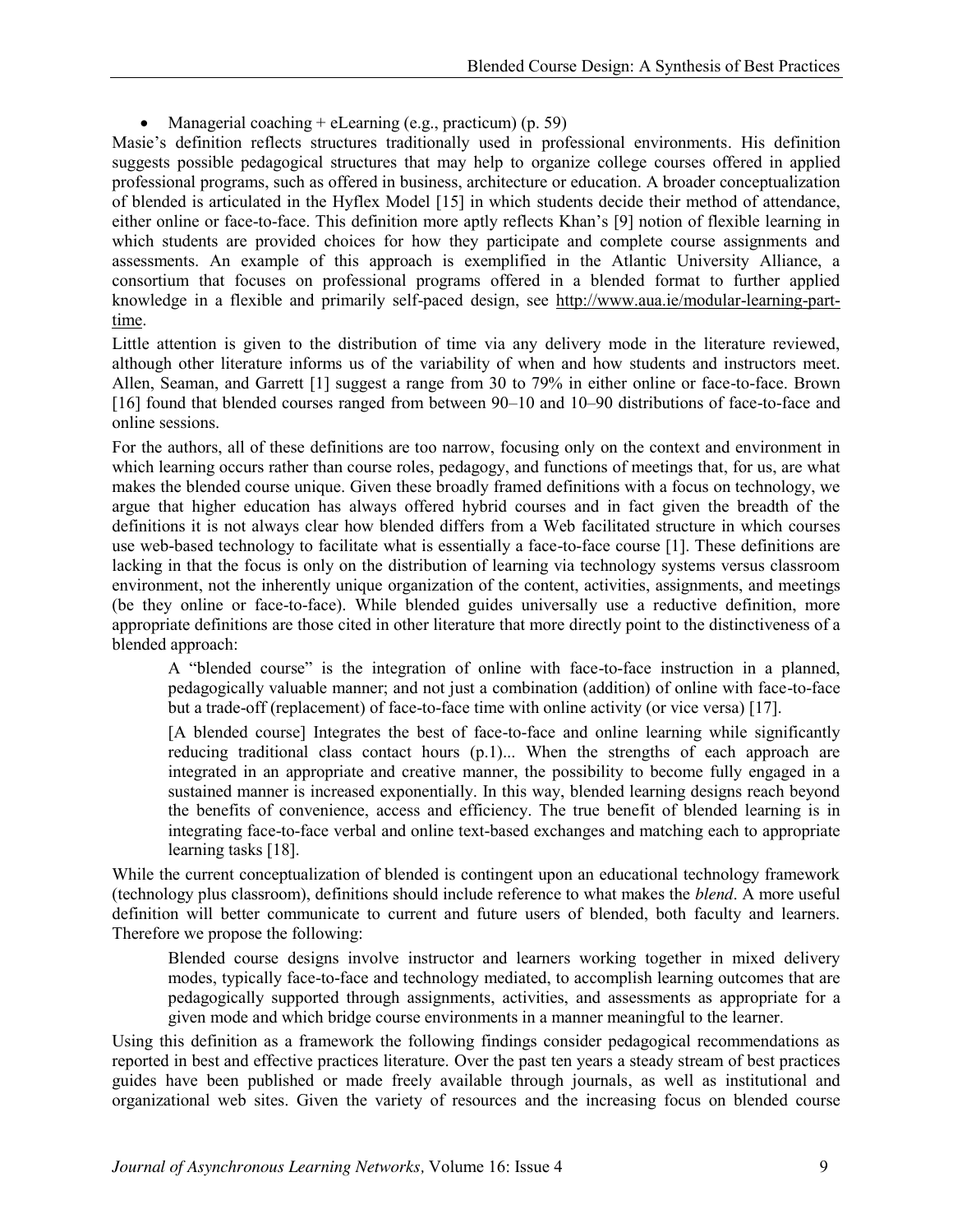design, the authors sought out what best practices existed and were being promoted across institutions. In this article 'best' and 'effective' practices are used interchangeably as indicated by the literature reviewed. This descriptive study collected and analyzed 67 such narratives in an attempt to determine (a) commonalities across expressed practices and (b) pedagogical patterns as relate to instructional design theory and strategies. This article describes the following areas identified through our analysis: the design process, pedagogical strategies, classroom and online technology utilization, assessment strategies, and course implementation and student readiness.

#### **III. METHOD**

This study uses a qualitative meta-analysis design to answer one research question: What patterns exist across publically available documents that articulate best or effective practices in hybrid or blended course design? Literature selection requirements included: publically available, reference to "best" or "effective" practices in title or keywords, and published or institutionally sponsored resources (accessible through web sites or presentations). While research was not a key requirement we did utilize Stacey and Gerbic's 2009 book *Effective blended learning practices: Evidence-based perspectives in ICT-facilitated education* [6] that reports research-based best practices along with other articles that reported researchbased best practices.

Identification of target literature was two-fold. First a search for publications in both subscription-based and open journals was conducted using literature search tools including ProQuest, ERIC, and the Directory of Open Access Journals (DOAJ). We also referenced the list of publications used for Vignare, Dziuban, Moskal, Luby, Serra-Roldan and Wood's 2005 review of blended design literature [7]. Secondly, as we collected documents, we searched through citations for additional sources. Many documents were eliminated due to insufficient or missing author attribution, or unknown institutional affiliation.

Once documents were collected, we utilized a constant comparison method to find patterns across documents. Most documents included well-labeled sections that informed our own labels, however we did not adopt existing labels. Each author independently reviewed the literature and as categories were determined, they were then described and finally labeled with a descriptive title that reflected the intention of the practice being espoused. We stopped collecting documents once we reached a point of saturation and found that recommendations were repetitive. Examples for practices were drawn from other literature and professional practice to illustrate for purposes of clarity.

Once categories were clearly described and the narrative written, the authors compared each category against others to identify patterns of consistency, discrepancy, or omission. While another author may look at the same data and draw different conclusions, we found that our lens of instructional design provided an insightful filter through which to articulate the promoted practices as relate to common design principles.

## **IV. FINDINGS**

The focus of analysis is on pedagogical recommendations that inform educators and designers about the distinct requirements and nature of a blended course. Six categories of recommendations are identified: the design process, pedagogical strategies, classroom and online technology utilization, assessment strategies and course implementation and student readiness.

## **A. The Design Process**

Recommendations in design do not address the difference between course "design" versus "re-design" although the implication is that existing classroom-based or web-enhanced courses are being altered to be delivered in a blended format. Course re-design is suggested by the processes detailed in the following analysis, including the recommendation to start with existing course objectives and to avoid the direct translation of a classroom course into a blended design. There is an important difference between designing a course for the first time as opposed to re-designing an existing course. For a new course there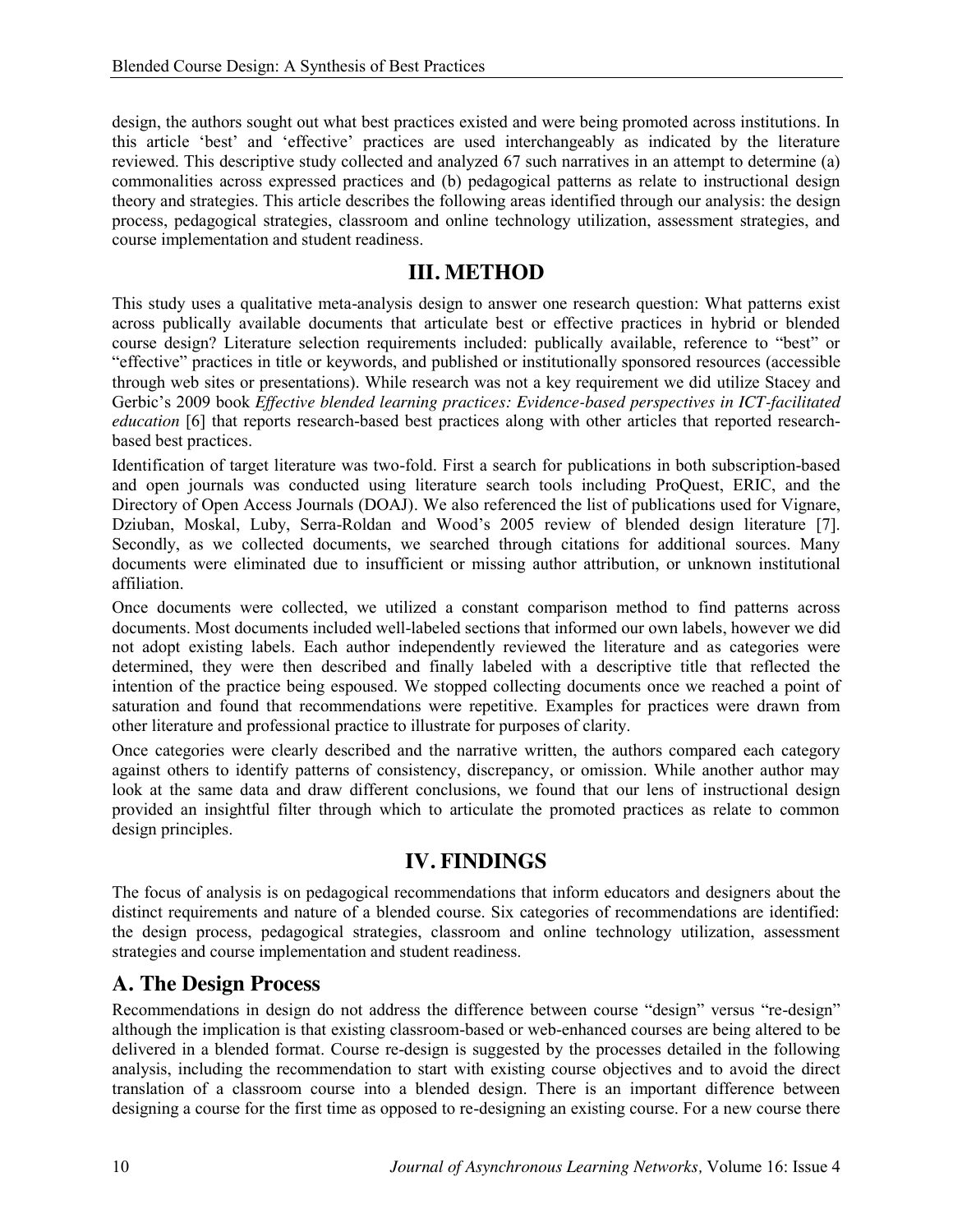exist fewer precedents about what can or should happen in the course. The course is essentially a blank slate for the course designer. When re-designing an existing course, there exist activities, assignments and assessments that most likely influence the designer, particularly if the designer is also the instructor or if not, the designer is working from an existing syllabus. For example, if a traditional course relies heavily on discussion, it is tempting to directly translate discussion into an online forum for the new course design. However, direct translation may not work in a different delivery mode for multiple reasons: unprepared learners, timing of course activities, or lack of instructor facility in managing online discussions. It may be important to make *re-design* a focus in course conversion to insure that problems are not created when designers attempt to make a literal translation.

While many of the practices articulated in the guides are relevant to *any* course design process, each relates specifically to the nature of blended, particularly in that instructor and learners are periodically separated and therefore requiring that the design cannot presume dependence on instructor, peers, and/or meetings for clarification and guidance. The focus of design is on what the instructor and the learner do rather than the delivery mode. Generally, decisions about the re-design of the course should be driven from "educational principles, not the potential of technologies" [19].

First and foremost is the caution to redesign the entire course, rather than add on to an existing course [11, 20-28]. Starting with a classroom-based course and adding online activities typically increases workload for both instructor and student. The course-and-a-half phenomenon reflects what many students dislike about blended courses: there is too much work [29]. Taking the time to redesign courses is reported to require three to six months in advance of implementation [11, 23, 25, 27, 30- 35].

There is clear consensus that the best strategies for design begins by clearly defining course objectives before coming up with course activities, assignments and assessments [21-23, 25, 27, 28, 30- 34, 36-55]. Course objectives are particularly critical for blended courses because objectives can inform content delivery mechanism (in class or online), pedagogy (bridging between the classroom and online activities), and requisite amount and locations for class meetings and interactions [11, 20, 21, 22, 27, 30-33, 35, 40, 42, 44, 45, 47, 48, 50, 51, 54, 55]. For example, an objective for a history course may be to examine and explain causes of political conflict. This instructional objective might be accomplished through research (online) and student presentations (classroom) or debate (classroom or online). Existing courses may have objectives, however these may be geared toward a classroom/assignment tradition, e.g., *the student will explain three causes of political conflict during the Viet Nam war.* Writing objectives that can be accomplished in multiple ways will broaden pedagogical designs allowing variation across course sections when taught by multiple instructors.

Writing objectives from the student perspective assists in assuring that the course is centered on active student learning [21, 22, 24, 31, 33, 36, 37, 38, 39, 40, 49, 51, 54, 56] and not just teacher-directed activities, shifting from a teacher-directed to learner-centered paradigm. In blended courses, students are provided greater responsibility for their learning, particularly through self-monitoring. Learner independence and autonomy are core to successful blended courses [36] and acknowledging students diverse abilities and learning styles contributes to the acceptance and success of the design [57]. When the course is designed from the learner's perspective, it is perceived that acceptance, success, and retention are increased.

Once all objectives are articulated, it is recommended that a course outline be constructed indicating time allocations, course activities [15, 32, 37, 38, 40, 48, 51, 55, 57] and how assignments and assessments are aligned and measured [15, 21, 25, 32, 37, 38, 39, 40, 41, 58, 48, 49, 50]. Alignment of activities, assignments and assessments are key in a blended course as they help to determine when, where, and how students will be actively engaged, see Table 1. As noted earlier, there is much variation in how often and where class meetings should be required. The focus for required meetings is in the campus classroom and most commonly recommendations are for once weekly meetings [43] or first and last scheduled class meetings [46]. The general consensus is that frequency of meeting times should depend on the course structure [1, 12, 22, 25, 31, 36, 43, 44, 59, 60]. When attempting to directly translate a face-to-face course to a blended one, there is a likely possibility that online components turn into extended 'homework' or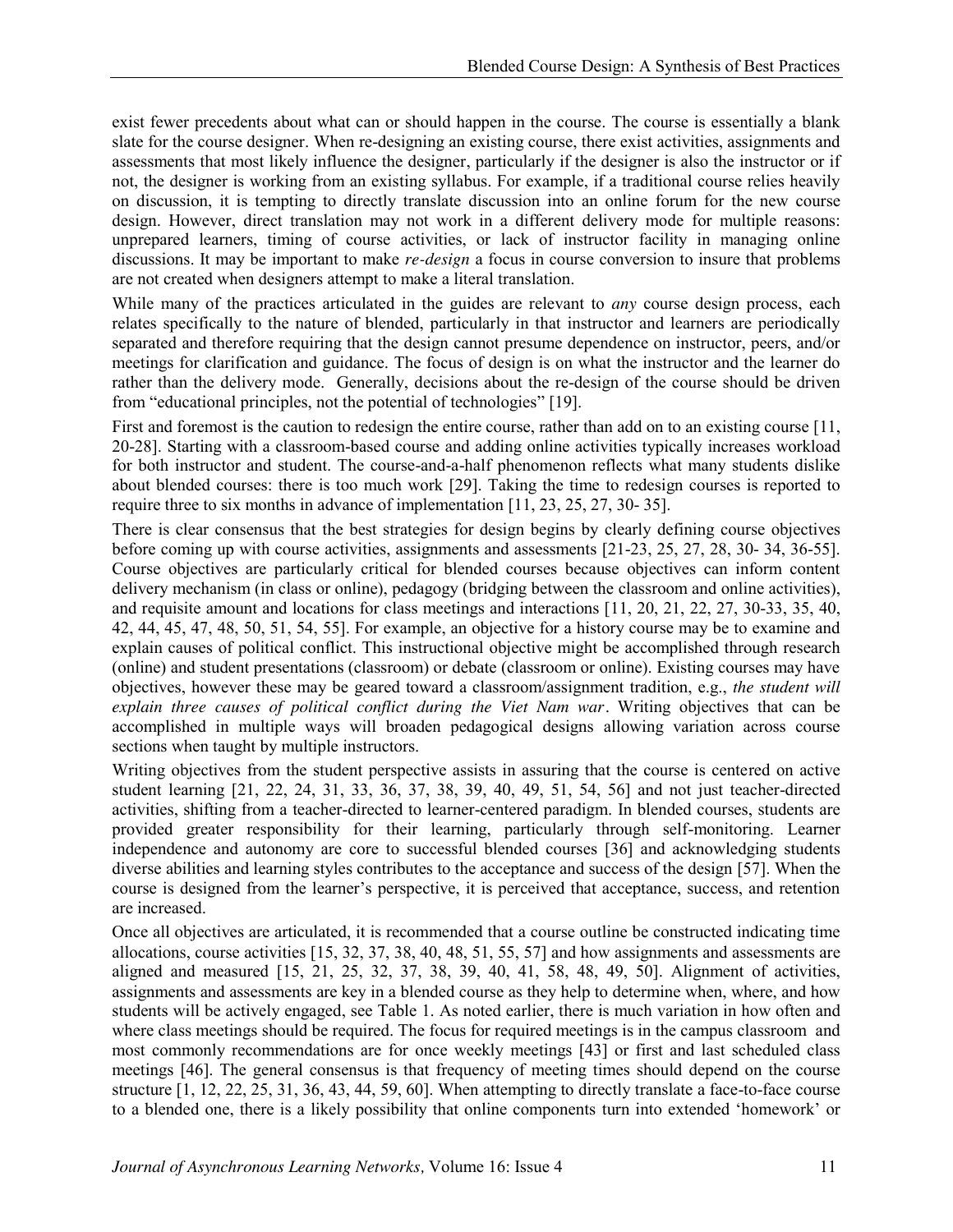assessment events. Blended courses are most successful when challenging and engaging online learning activities complement face-to-face activities [12, 21-23, 25, 26, 28, 30, 31, 34, 36, 39, 40, 43, 44, 46, 49, 50, 51, 54, 59-64,]. Gerbic [65] stresses that there should be a "strong integration between components: weekly topics or course content pointing to discussion, teacher feedback about progress or performance, practice in the F2f meeting" (p. 35). In this way students are more motivated to participate and be prepared for deadlines and required meetings and take more ownership of their learning.

| <b>Objective</b>     | <b>Activity</b> | Location |    | <b>Assignment</b> | <b>Assessment</b>      |
|----------------------|-----------------|----------|----|-------------------|------------------------|
| Given Pythagorean    | Read            | Outside  |    | Develop proposal  | 1. Skateboard ramp     |
| theory, learner will | chapter         | of class | 2. | Complete Design   | design meets criteria. |
| design a skateboard  | Solve word      | Outside  |    |                   |                        |
| ramp for a           | problems        | of class |    |                   |                        |
| designated area.     | Share ramp      | In class |    |                   |                        |
|                      | design          |          |    |                   |                        |
|                      | proposal        |          |    |                   |                        |

**Table 1. Course Alignment Example**

Developing the syllabus is the recommended next step in course design, and this process is aligned with writing objectives [15, 32, 37, 38, 40, 48, 51, 55, 57]. Creating a syllabus that includes all necessary information for students provides a map for the semester while specifying expectations and processes [28,41]. Much emphasis is placed on the need to describe the blended design and detail general activities so that students are aware that they will be responsible for participating not only in the class but also outside of class. To insure course syllabi communicate clear design and expectations, templates are often used. In the sample templates linked below, students are informed of the percent of time spent in class and outside of class, each objective and how it will be achieved and an overview of the course calendar with meeting times and locations.

- $\bullet$  Estrella Mountain CC Syllabus Template http://www2.estrellamountain.edu/adjunctfaculty/Syllabus%20Template.doc
- $\bullet$  Sacramento State University Template http://www.csus.edu%2Fatcs%2Ftools%2Finstructional%2Ftemplates%2Fsyllabus%2Fthybrid-syllabus.doc

Soliciting support and feedback from professional colleagues is referenced as a strategy to test ideas and flesh out potential challenges during the design process [11, 20, 25, 26, 33, 39, 40, 43, 44, 52, 54, 55]. A good practice in any course delivery mode is to solicit peer or expert review of the course before it is released and many institutions use this strategy to ascertain curricular or instructional components that have been overlooked. For example, aforementioned Estrella Mountain Community College implements a course review as part of the Maricopa Community College District's Quality Matter's™ peer review process. Peer review not only identifies areas in need of revision but also expands the reviewer's understanding of the breadth and variation of blended courses design serving, perhaps, as a secondary form of professional learning.

Design recommendations focus less on a prescribed step-by-step process than a focus on the key areas for careful consideration throughout the design process. To some extent the process is a modified instructional design process [66] in which consideration is given to learner needs, instructional outcomes, instructional strategies, and instructional scope. The loosely described design process may be suggested because most courses are being "re-designed" rather than designed from scratch.

# **B. Pedagogical Strategies**

Pedagogy - the strategies used to support knowledge acquisition by the learner - is core to the blended course, and may be the most challenging to design. Most critically, for a blended course, it is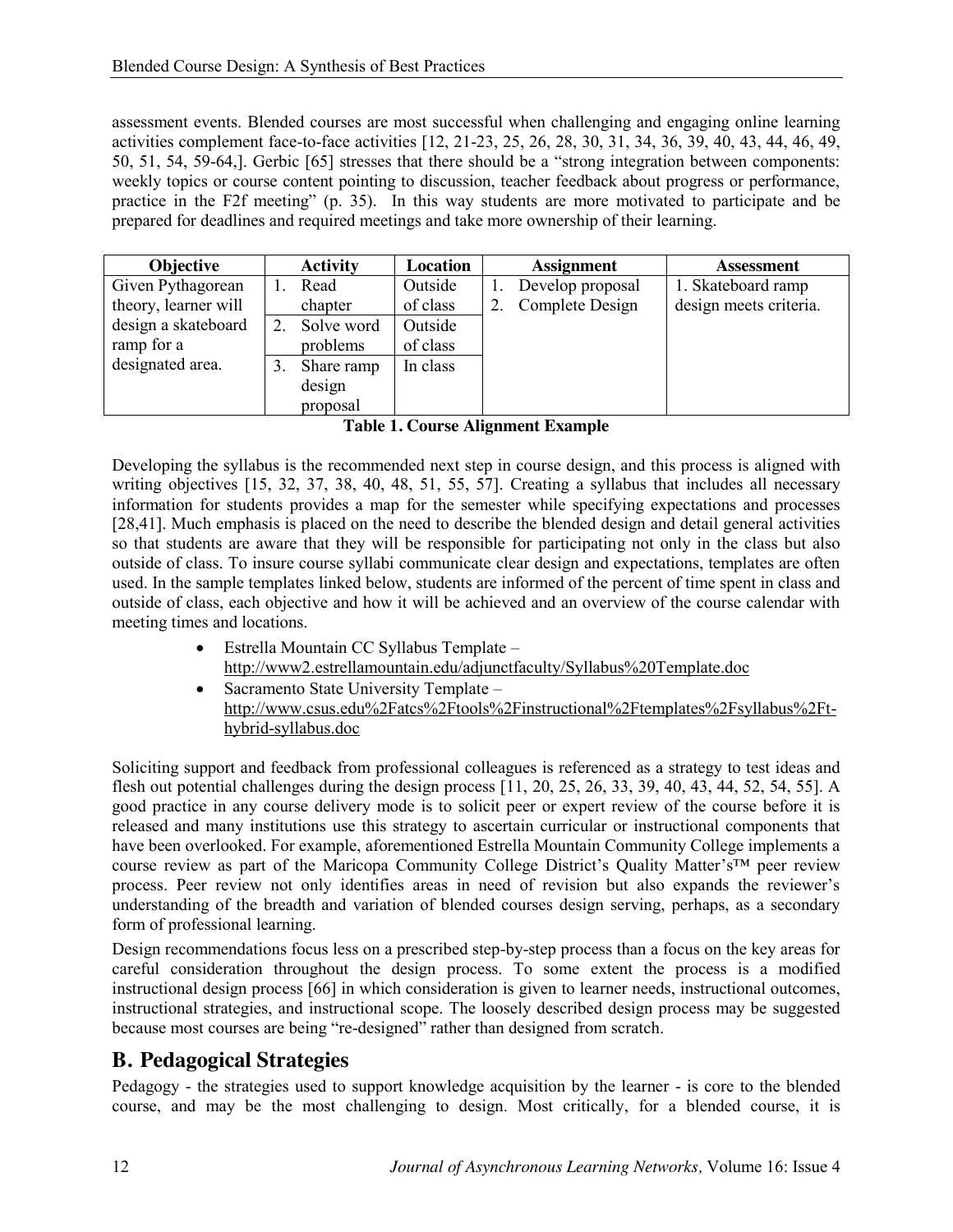recommended that there must be integration between the classroom and online learning experiences [1, 12, 21, 22, 23, 25, 26, 30, 31, 32, 33, 34, 36, 43, 44, 46, 54, 60, 62, 63]. It is this 'blend' that is probably the most mercurial and ill-defined aspect of blended courses. As recommendations for blended pedagogy are articulated in this section, so is an attempt to illustrate how these strategies are unique within a blended delivery method.

While many instructional strategies are suggested for classroom and online environments, there is a consistent belief that both varied interactivity and prompt feedback are key to student engagement in blended courses [21, 23, 25, 31, 32, 36, 48, 55, 56, 57, 58, 62]. Interactivity may involve instructor to student, student to student, or student to others, materials or resources. For example, students may complete online tutorials, share their experiences in an online discussion, and present their ideas about what they have learned in class. The value placed on interactivity is reflected in recommended instructional strategies in both face-to-face and online environments.

Face-to-face meetings offer both formal and informal approaches. *Formal* approaches are teacherdirected and can occur in the classroom or online [25, 63, 64] and include:

- Instructor-led classroom activities [25, 54, 64]
- Workshop formats or hands-on labs  $[25, 54, 62, 64]$
- Organized coaching and/or mentoring  $[21, 25, 54, 64]$
- On the job training  $[54,64]$
- Modified lecture  $[33, 43, 64, 67]$ ; recommendations to limit in length, i.e., 10-15 minutes  $[33]$
- Coaching/Mentoring  $[33, 63, 64]$
- $\bullet$  Debate [65]
- Active learning  $[33, 43, 44, 63]$  such as:
	- o Group Work [28, 33, 62]
	- o Listen, read, write, reflect [43]
	- o Problem-solving exercises [43, 44, 59]
	- o Simulations, case studies, role-playing [43, 44]
	- o Breakfast with colleagues [64].

MacDonald [8] found that instructors identified the following instructional management activities as most valuable for face-to-face sessions: giving advice, focusing content, brainstorming, pacing of studies, and enhancing community. These approaches follow specific, pre-determined course structures that inform how interactivity occurs, primarily through the assigned roles required of each approach. In this way interaction is facilitated by structure.

*Informal* approaches are also valued in a blended course [25, 28, 63, 64] and might include collegial connections [64], work teams [62, 64], and role modeling [25, 60, 64] that may be implemented without prescribed structure but left up to either the learner or the situation.

Consistently, blended effective practices stress the need for *active learning* as an integral component of student engagement and course design [20, 22, 23, 31, 32, 43, 46, 48, 49, 51, 55, 56, 59, 63, 64, 68]. Active learning requires that students are aware of what they know and what they don't know using metacognitive strategies to monitor their own learning [69]. Blended courses provide a fertile environment for metacognition as students are involved in learning within and outside of the classroom and this may be the reason why discussions - be they face-to-face or online - are consistently valued and a center of blended courses [33, 43, 46]. A distinction is made between face-to-face and online discussions where the strengths of the face-to-face discussion environment differ within a blended course [36]. Faceto-face discussions are more likely to be used for clarification, application of knowledge, or peer critique. Online discussions are most successful when they build on the affordances of the medium and are truly discursive, rather than completion-oriented [36].

While most recommended instructional strategies are ones that can and are used in both 100% classroom and online courses, they have some specific commonalities in that they (a) require multiple steps, stages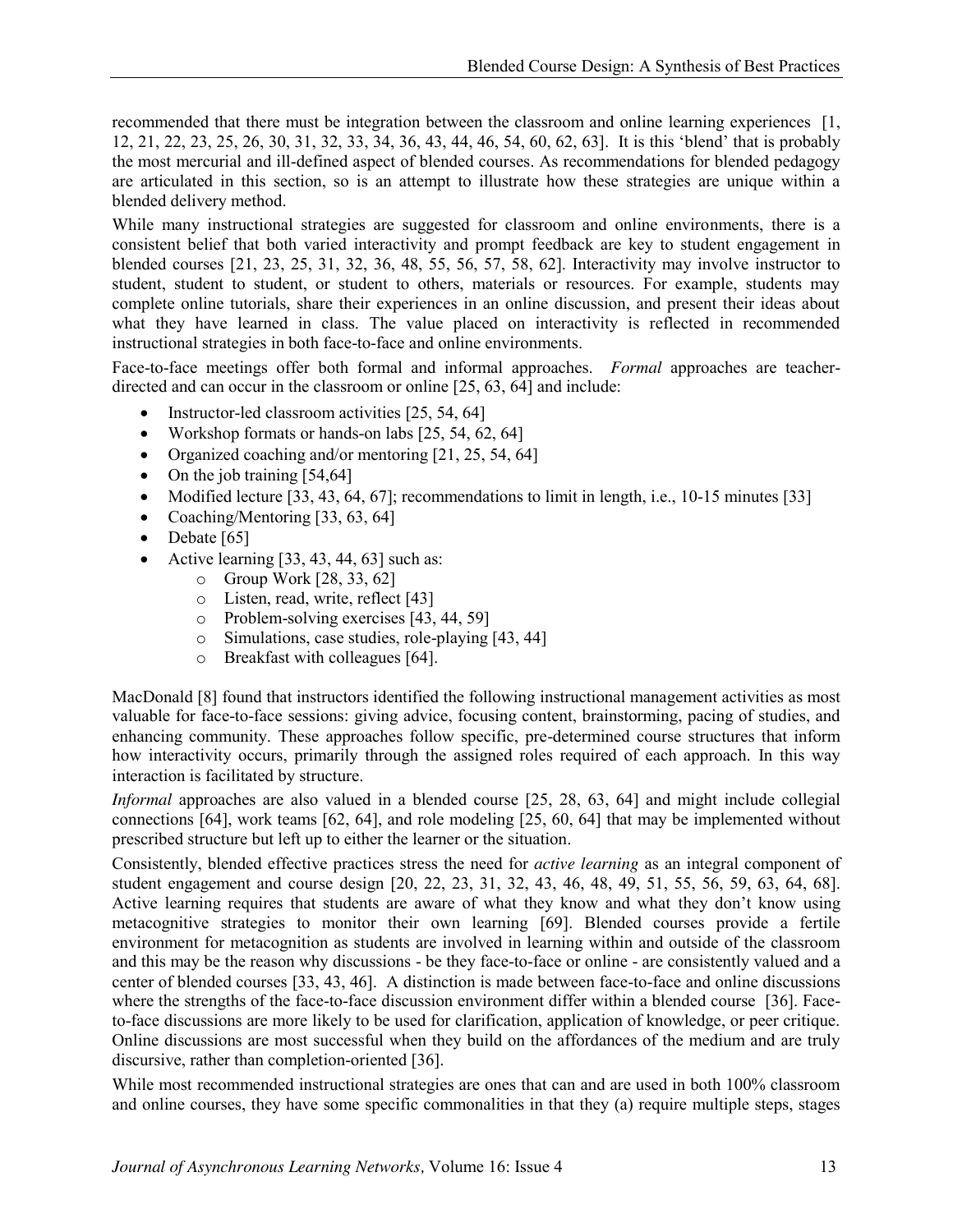or parts, (b) build on course learning at higher levels of thinking and (c) involve active learning. An analysis of the recommended instructional approaches reveals the following categories of instructional strategies from reviewed literature:

- *Process-driven*: a focus on practice through isolated or progressive activities (typically completed by the individual rather than a group) that culminate in a performance or an objective assessment. Examples include: Audio recordings [39, 68], brainstorming [39], document analysis [39] concept mapping [39], fieldwork [39], gaming [39], peer review (39, 48, 55], problem solving [33, 39, 43, 44, 46, 51, 59], listen, read, write, reflect [43, 46], self-testing exercises [20, 44, 51, 54], simulations [20, 39, 44, 51, 55, 54], synchronous discussions [23, 43, 44, 46, 57, 59, 62] and tutorials [20, 44, 51,54].
- *Product-oriented:* assignments and activities support the development of a well-defined product that documents and illustrates the learner's mastery of course content. Often these are the result of a process-driven approach where students understand that the end product is the outcome of course work. Peer reviews are often a part of a product-oriented approach. Examples include: art projects [39], essays [33, 39], case briefs [39] and podcasting [49, 54, 63].
- *Project-oriented*: assignments and activities support an ongoing step-by-step set of activities and assignments with benchmarks so students know they have accomplished objectives. Projects are cumulative in that they require completion of assignments over time. Unlike products, projects involve more than an end result. Examples include: debates [39], group reports [39, 48], case studies [20, 22, 39, 43, 44, 63, 51], blogs [23, 39, 54, 55, 62, 63, 64,], interactive web activities [33] and online group collaboration [20, 36, 48, 51].

Meeting outside of the classroom –either in person or online - can occur synchronously (in real time, all together) or asynchronously (participation is at different times). Much more attention is given to online asynchronous activity [1, 3, 12, 21, 22, 23, 25, 31, 36, 61, 43, 44, 46, 54, 64] than synchronous [11, 21, 22, 23, 25, 31, 39, 43, 44, 46, 54, 59,61, 64, 71] and the focus of asynchronous is more on the technology than the activity: email [22, 54, 64], online discussions [22, 54, 64], listservs [54, 64], and online communities [64]. Referenced synchronous activities include the typically required live class sessions [11, 54, 64], as well as more metacognitive activities including e-mentoring [64], peer review of work [22], and a focus on connecting theory to applied practice [22].

The consistent recommendation for interactivity and group activities is at odds with claims that blended course designs can offer more flexibility and address the needs of varied learning styles. Learning theories popularly utilized in the past 20 years, such as constructivism [71] and connectivism [72], also promote the social requirements of learning as a foundation of pedagogy, yet there continues to be popular utilization of learning style or personality analysis to better support diverse needs in higher education [73]. If blended designs so support diverse learners, as indicated by institutional research [3, 74], then it can support pedagogical design if we better understand how supporting learned diversity is accomplished. Flexibility suggests options in how and when assignments are completed yet the best practices do not provide strategies to offer such flexibility.

Given the variety of instructional methods, Gerbic [65] finds that blended courses place a "high value on text-based learning: accessing a pool of information, new perspectives, using messages to start their own thinking and to check understanding" (p. 35). The focus on text-based communication, and particularly discussions applies specifically to the online environment yet with the proliferation of emerging cloudbased technologies, a connection between promoted active learning and interactive technologies is absent in most of the blended learning guides. A focus on text-based interaction is at odds with the popular message about millennial learners who are suggested to be more visually oriented and less likely to spend time reading [75, 76]. At the same, there is evidence that technology has supported an increase in reading, a shift noted in two reports from National Endowment for the Arts (NEA) between 2004 and 2007. Blended learning may be a transitional method that will enact connectivist applications situated in social networks mediated with technology as the learner participates in decision making, and explores current understandings and knowledge while accessing information and relating knowledge across people, places,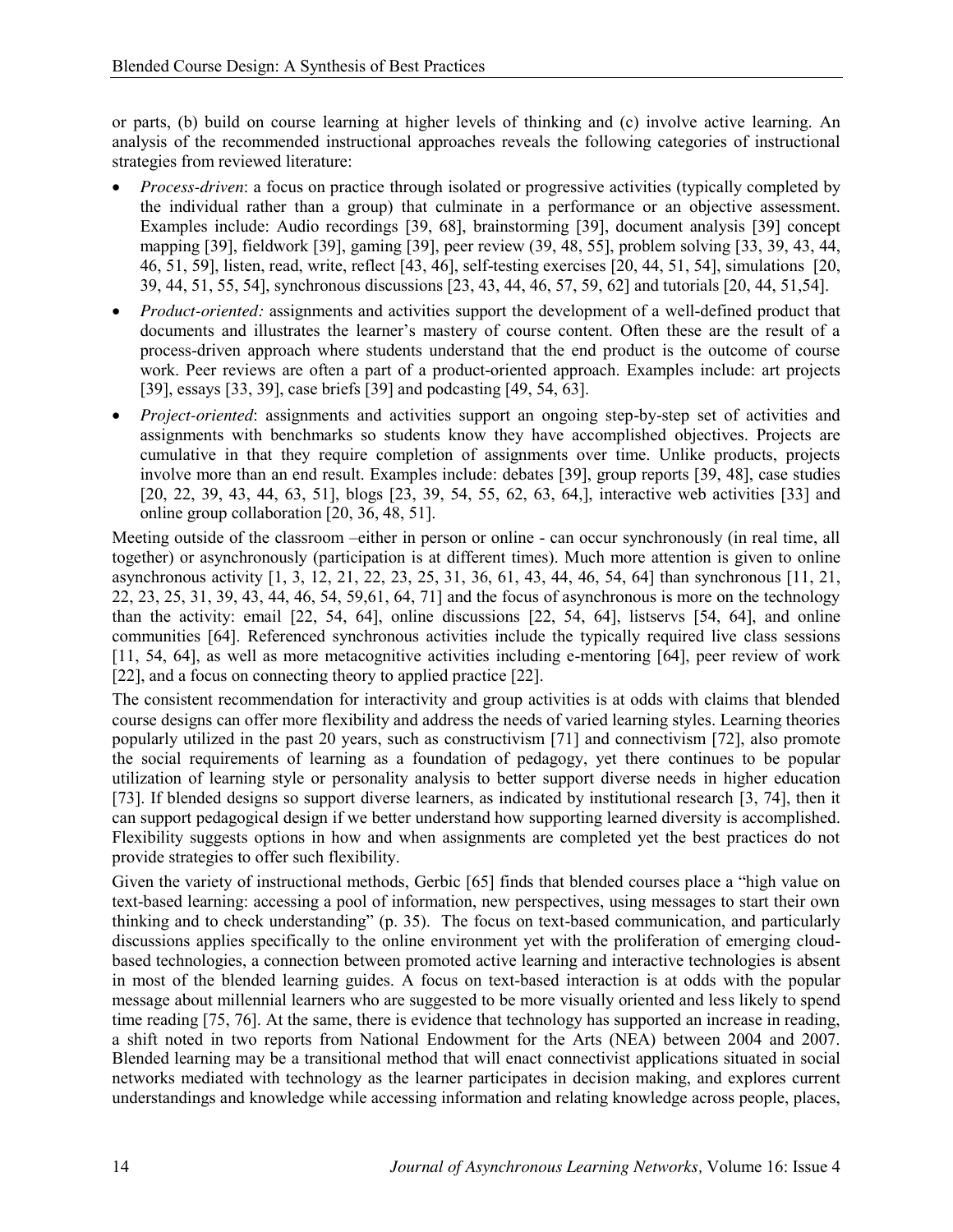and cognitive organizations [72]. Such an approach can provide the flexibility that is suggested as an affordance of blended course design.

# **C. Classroom and Online Technology Utilization**

Utilizing technology in the classroom as well as online is deemed to be most successful if its use relates to learning outcomes: alignment with instructional strategies is key. Recommendations suggest that technology should be simple enough for the students to be engaged [31, 36] yet students should be provided choices about how the technology is used or what technology can be used in order to engage all students [31, 63]. Recommended technology applications relate to student mobility, access, and potential self-directed learning. For example, Internet resources such as virtual fieldtrips, educational games and simulations and mobile data collection or collaboration, can all bridge a classroom meeting, prepare students for a classroom meeting, or provide practice or exploration after a classroom meeting [63]. In order to ensure that students are not distracted by or consumed with learning new technologies, Geer [77] endorses forming habits around technology. Geer recommends that the first utilization should provide a model for future interactions to further "media stickiness" so that persistence and application that meets expectations and objectives.

Some claim that a Learning Management System (LMS) is necessary to have a successful blended course [42, 78], while others believe that technology should be chosen based on its pedagogical benefit to the course [28, 34, 41, 55]. Using technology for technology's sake is distracting and does not motivate the learner. Student motivation decreases when technology is at odds with or superfluous to instructional outcomes [29].

Technology is a core component of blended courses yet blended effective practices don't promote any one tool exclusively, except for discussions and wikis [22, 23, 28, 39, 42, 45, 54, 55, 63]. Both wikis and discussions are low threshold technologies that don't offer the affordances of cloud-based or mobile technologies, both much touted and promoted by professional organizations and in applied publications [79, 80]. The focus on technology to *support learning* is reflected in recommendations to treat technology as a means to a pedagogical end. The impact of technology use may be relegated to the individual instructor whose focus may be more on how to manage an unfamiliar course design. Requirements of disciplinary content and course objectives along with negotiating new routines and supporting learners may limit many instructors capacity for relying on a variety of technologies, hence limited generalized acceptance or adherence to the principles in the effective practices reviewed.

## **D. Assessment Strategies**

Assessments can be challenging in a blended course and recommendations are limited, possibly because assessment is related to learning outcomes, academic policy, level of course, and available assessment resources. For example, while many CMS offer assessment tools, these have limitations in the type of assessment that can be offered. Additionally, institutions may have policies about when and were assessments are administered.

Effective practices are divided on when and where assessments should occur but the preference is for assessment to be conducted online [33, 43, 46, 58]. Along with traditional objective assessments such as quizzes [33, 39, 46, 58, 59] exams [39, 43, 58], essays [33, 39, 43, 46, 58], there are some recommendations for performance assessments such as projects [33, 39], threaded discussions [39, 46], and presentations [33]. Assessing groups rather than individuals is required when the activity format requires projects or group presentations therefore demanding a comprehensive assessment rather than individual contributions [20, 39, 43, 46, 51]. This distinction is one between collaborative (each member contributes a separate but complementary component of a project) versus cooperative (each member contributes a part of the whole where effort is based on role rather than content contribution).

Classroom assessments are less supported as a use of classroom meetings [33, 46] and recommendations for classroom assessments are more traditional in nature, such as final exams [33, 46], term papers [33], presentations, and discussions [33]. It is not clear why assessment has minimal presence in blended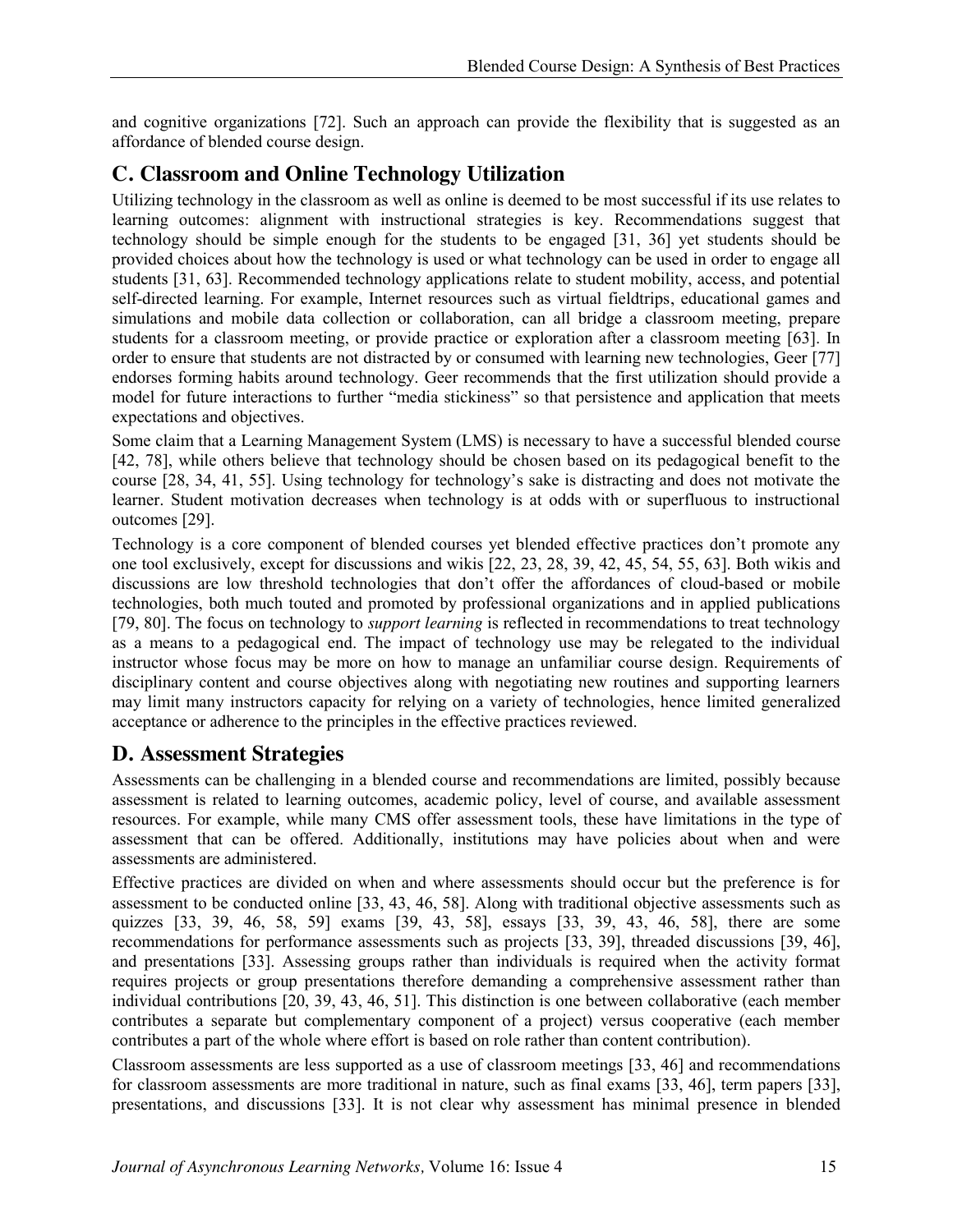course guides, given the importance of assessment in communicating progress to the learner, serving as the basis for grades, and typically much scrutinized by accrediting agencies.

There appears to be a disconnection between the pedagogical recommendations that focus on active learning and assessments that focus on objective rather than performance assessment, suggesting that blended designs revert to traditional assessment modes while encouraging non-traditional instructional strategies. If students are actively working on constructing knowledge, quizzes and tests are less likely to measure what they have learned. While the author's interpretation may not be accurate, it does suggest that attention to how learning is measured should be aligned, as per design recommendations, to activities, regardless of their level of engagement or location.

# **E. Course Implementation and Student Readiness**

Much advice is available for the implementation of a blended course and consideration of these tenets can prevent problems during the initial offering of a blended course. While the recommendations reported here may relate to course *design*, they are core to the actual course *delivery* when instructors make clear to the learner what is expected of them and how they can be successful.

Communication of the blended design, expectation, and process is key for student success [11, 12, 20, 23, 25, 26, 30, 39, 40, 42, 43, 44, 46, 48, 52, 54, 57, 58, 67]. A face-to-face orientation [46, 67] that reviews the online components can eliminate potential barriers for students.

Supporting student learning is a common recommendation that supports success and these include prompt and specific feedback [56], clarifying and reinforcing the role of online discussions [36], and monitoring online discussion while referencing them within the face-to-face meetings to confirm their value [36].

There is a consensus that students need to have independence in their work, and time management, communication, and study skills [21, 26, 30, 34, 40, 44, 48, 49, 55, 59, 63, 64] in order for success in a blended course. Pre-course self-assessments, links to student services, practice activities and partnering (such as learning teams) can help students who may not have well developed skills. It is believed that students need to have a sufficient understanding of the technology being used in the course to be successful [21, 28, 30, 31, 36, 39, 52, 53, 67]. Pre-course assessments may require pre-course communication about technology requirements as well as technology configurations. Most critical is providing clear and accessible support for online technology increases participation and reduces frustration and attrition [20, 21, 23, 25, 28, 30, 31, 34, 35, 36, 39, 40, 43, 44, 46-49, 53, 54, 55, 58, 63, 67].

Overall, it is believed that students do best when they are encouraged to be independent learners [21, 24, 30, 34, 40, 43, 44, 63, 64, 51, 59]. Clear instructions, manageable assignments, and relevant activities and supports students to taking responsibility of their learning outside of class and be prepared to participate in class meetings. Many recommend nurturing a community for whole course [39, 21, 46, 49, 70, 54, 55, 28] as a strategy to give students a sense of belonging and place, as well as to provide a network of support and collaboration.

Finally, providing periodic student course evaluations reportedly can assist in making changes during and after the course completion [28, 34, 39, 40, 49, 55].

Most of the recommendations for implementing blended courses and preparing learners are applicable for or similar to those for online courses suggesting that, as previously noted, most attention is paid to the online component where students are working at a distance primarily with and through technology. Due to the variations in course schedules, routines, and delivery modes it would seem that setting expectations is of utmost importance so that learners understand how the course works, and whether or not they are equipped to be successful.

## **V. SUMMARY AND CONCLUSIONS**

Findings in this study provide insight into the unique characteristics of blended courses that make this approach different from web-enhanced courses or 100% online courses. Three areas stand out for consideration about how blended courses are conceived: variations in design and approaches, alignment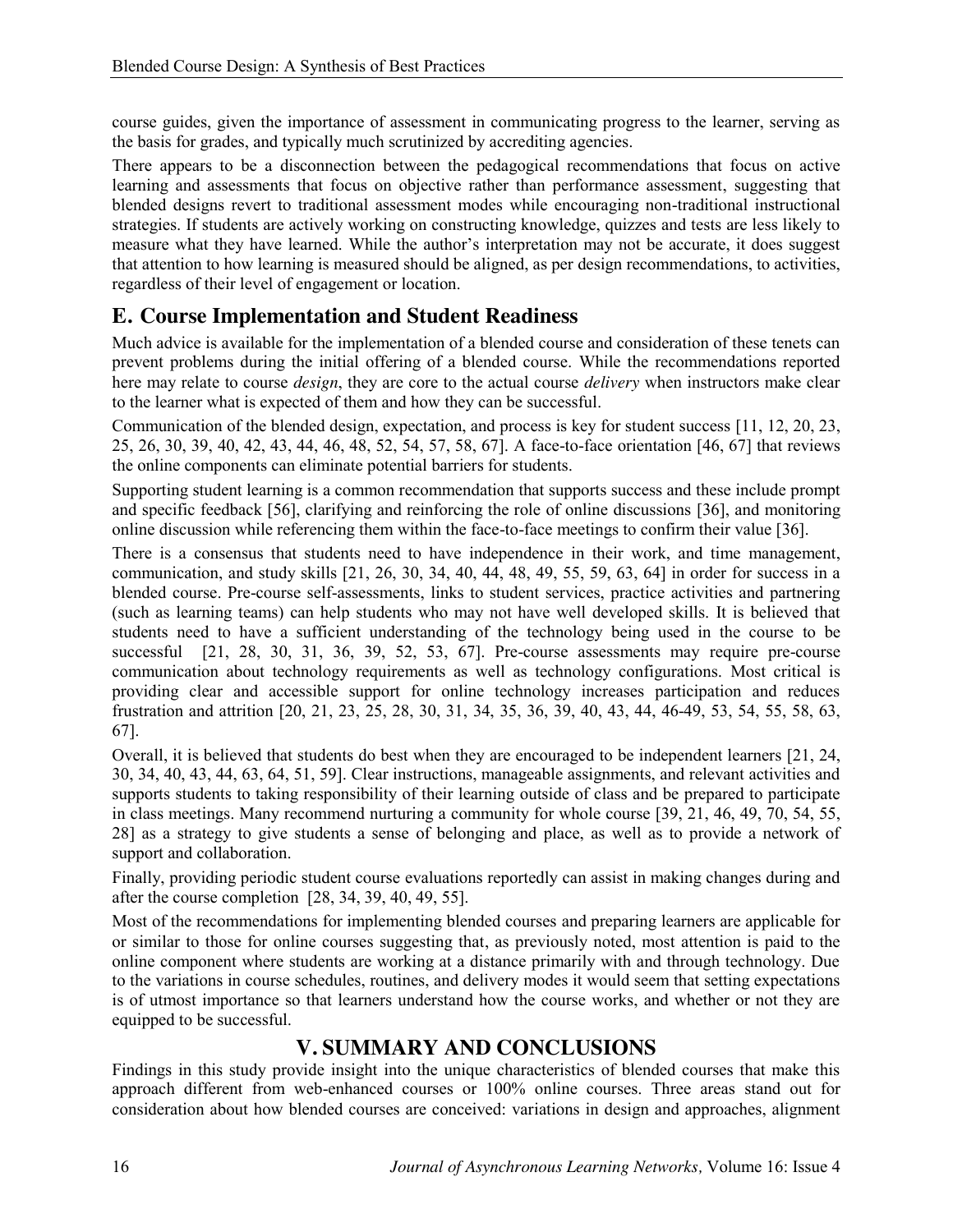of course components, moderation of interactivity and expectations, intentional classroom technology and support of course re-design.

# **A. Variations in Design and Approaches**

Instructional design considers the learner, learning outcomes, the content of what is to be learned, instructional strategies, and results of instructional interventions. The "best" and "effective" practices reported here touched upon each of these facets to varying degrees without prescribing a lock-step process. A loosely articulated design process allows variability and flexibility in the design of blended courses. Overall the process of design is emphasized as one of re-design, implying that those involved in the design process are willing and able to see beyond what has been done in the traditional classroom and re-conceptualize what can be done in multiple delivery modes. As this research was being conducted, the lead author was also analyzing models of blended/hybrid course design. While results for this study are tentative, it is clear that the range of conceiving and approaching blended course design are as varied as instructional methods. The variety of designs suggests that best or effective practices may be limited to broad generalizations that may be contradicted depending on the beliefs of the designer. For example Yukawa [28] promotes a community of practice model in which learners actively make decisions about what is studied, what activities are engaged in, and how learning is documented and shared. Communitybased models differ from Picciano's Multi-modal Model [81] that incorporates some of the learnercenteredness of Yukawa but is more formulaic with a focus on content, social-emotional supports, dialectic questioning, higher levels of thinking, collaboration, and reflection. While institutional research indicates success in achievement, satisfaction, and retention, closer examination of the truly consistently successful premises of blended course design is yet to be articulated.

## **B. Alignment of Course Components**

There are areas of conflict and disconnect between recommended best practices as relate specifically to a blended model. Most notably while active learning is emphasized, objective assessments are promoted. Active learning typically involves projects or products generated by the student and these are best assessed through performance assessments. The pattern of unaligned active learning with objective assessment may be an incidental result of the organization of most documents reviewed in which best practices are listed without illustrating their alignment, as reported valuable in best practices for course design. Gerbic [65] states that, "assessment is key to participation, ownership and motivation" (p. 35) in a blended course. Research about blended course assessment designs and strategies may inform the design process, perhaps starting with assessments, as well as determining which mode can best support the course approach to assessment. For example, including students in the design of assessment may increase ownership and investment in assessments.

# **C. Moderation of Interactivity and Expectations**

While some attention is addressed to interactivity and instructor role, there is an implicit requirement of "continuous interaction" [82 para 7] between learner and learner and/or learning and instructor. Swan (2004) includes a type of interaction not emphasized in the best practices literature, that of learnerresources interaction. Continuous human interaction is probably not what most instructors or students expect or want, and this implicit requirement is not addressed in the best practices literature. A requirement of high levels of interaction may be a source of resistance and may possibly limit the effectiveness of the blended course design. While it is recommended to make expectations clear to the students, instructors may not be willing or capable of continuous interaction, and therefore miscommunicate course requirements to students which may increase attrition, result in lower levels of achievement, and lower course evaluations.

#### **D. Intentional Classroom Technology**

Understandably much attention is given to online technologies however little attention is given to classroom technologies, except the recommendation to introduce those technologies that are to be used outside of classroom meetings. Without blended integration of technologies across meeting environments, are blended classes an extended form of distributed learning where the 'important' and valued interactions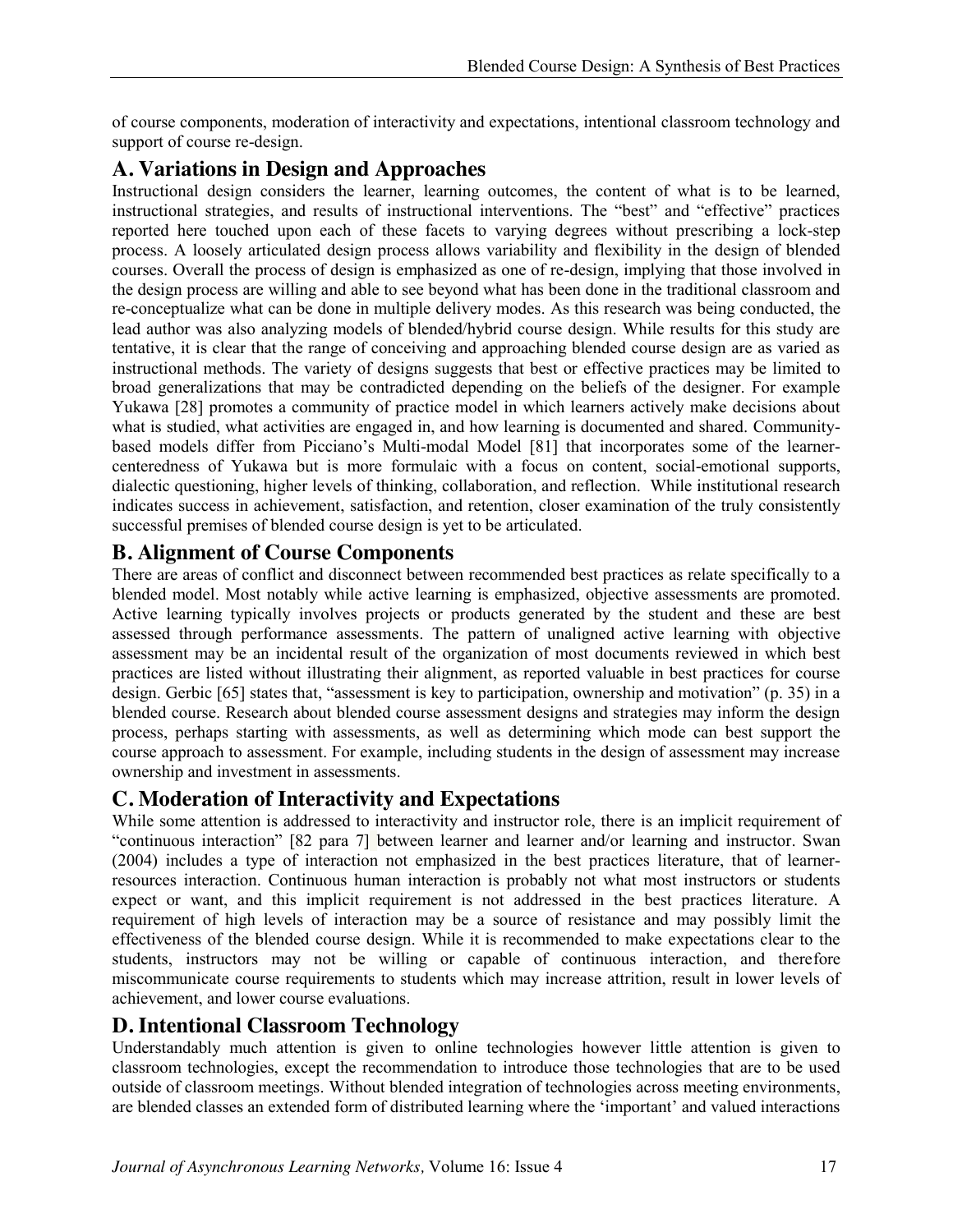occur in the classroom? There is no evidence from the literature reviewed that this is the case. However, segmenting use of technology and making it axiomatic for out of class activities and ancillary for in class activities may diminish student value of technology in general. An opportunity is missed to refine technology literacy skills across environments as well.

#### **E. Support of Course Re-design**

While there is a general consensus about the design process, attention to varied institutional processes can help to better understand how smoothly a process works and what can be done to facilitate the process, whether or not the instructor re-designs on their own or is supported with institutional resources.

One persistent omission in the literature is examples of blended courses. While some institutions provide access to a blended course, it is still difficult to capture and express how a blended course looks and feels. Part of the challenge of illustrating what a blended course looks is due to the variation of how a blended course may be designed and offered through various technologies. However a snapshot system that personifies those unique elements of a blended course can inform, model, and clarify how blended course differ from other delivery designs.

Overall, blended course best practice guides are consistent in their recommendations, offering clear and usable strategies to re-design a course for blended delivery. If the blended delivery model continues to expand and become a mainstay for higher education, then more clearly vetted models, examples of effective course designs, and well-substantiated effective practices are needed and, most importantly, must be strategically integrated into and aligned across institutional systems (registrar, teaching and learning center, academic technology, and information technology). Just as online courses have become an accepted norm with well-articulated theory, processes, and principles, the opportunity to do the same for blended learning is now.

#### **VI. About the Authors**

**Patricia McGee** is Associate Professor and Program Coordinator for the Digital Learning Design Graduate Certificate in the Department of Educational Psychology at the University of Texas at San Antonio. She has worked in distance and blended learning for over 20 years, conducts research about online pedagogy and systems, and offers workshops about online and blended course design.

**Abby Reis** is a Graduate Assistant enrolled in the School Psychology master's degree program in the Department of Educational Psychology at the University of Texas at San Antonio.

#### **VII. References**

- 1. **Allen, I.E., Seaman, J., and Garrett, R.** Blending In: The Extent and Promise of Blended Education in the United States (March 2007).
- http://sloanconsortium.org/publications/survey/pdf/Blending\_In.pdf.
- 2. **Chan, H.** "Blended Learning Products Dependencies" (2011). http://socratechseminars.wordpress.com/2011/10/25/blendedlearning/.
- 3. **Dziuban, C., Moskal, P., and Hartman, J**. "Success, Withdrawal, and Student Satisfaction When the Numbers are Very Large." EDUCAUSE Learning Initiative 2010. http://www.educause.edu/Resources/SuccessWithdrawalandStudentSat/196243.
- 4. **Nagal, D.** "Meta-analysis: Is Blended Learning Most Effective?" *THE Journal* (July 2009). http://thejournal.com/articles/2009/07/01/meta-analysis-is-blended-learning-most-effective.aspx.
- 5. **Bonk, C., and Graham, C.** *Handbook of blended learning: Global perspectives, local designs,* San Francisco, CA: Pfeiffer Publishing, 2005.
- 6. **Stacey, E., and Gerbic, P.** (Eds.), *Effective Blended Learning Practices: Evidence-based Perspectives.* Hershey, NH: Information Science Reference, 2009.
- 7. **Vignare, K., Dziuban, C., Moskal, P., Luby, R., Serra-Roldan, R., and Wood, S.** "Blended Learning Review of Research: An Annotative Bibliography" (2005). http://www.uic.edu/depts/oee/blended/workshop/bibliography.pdf.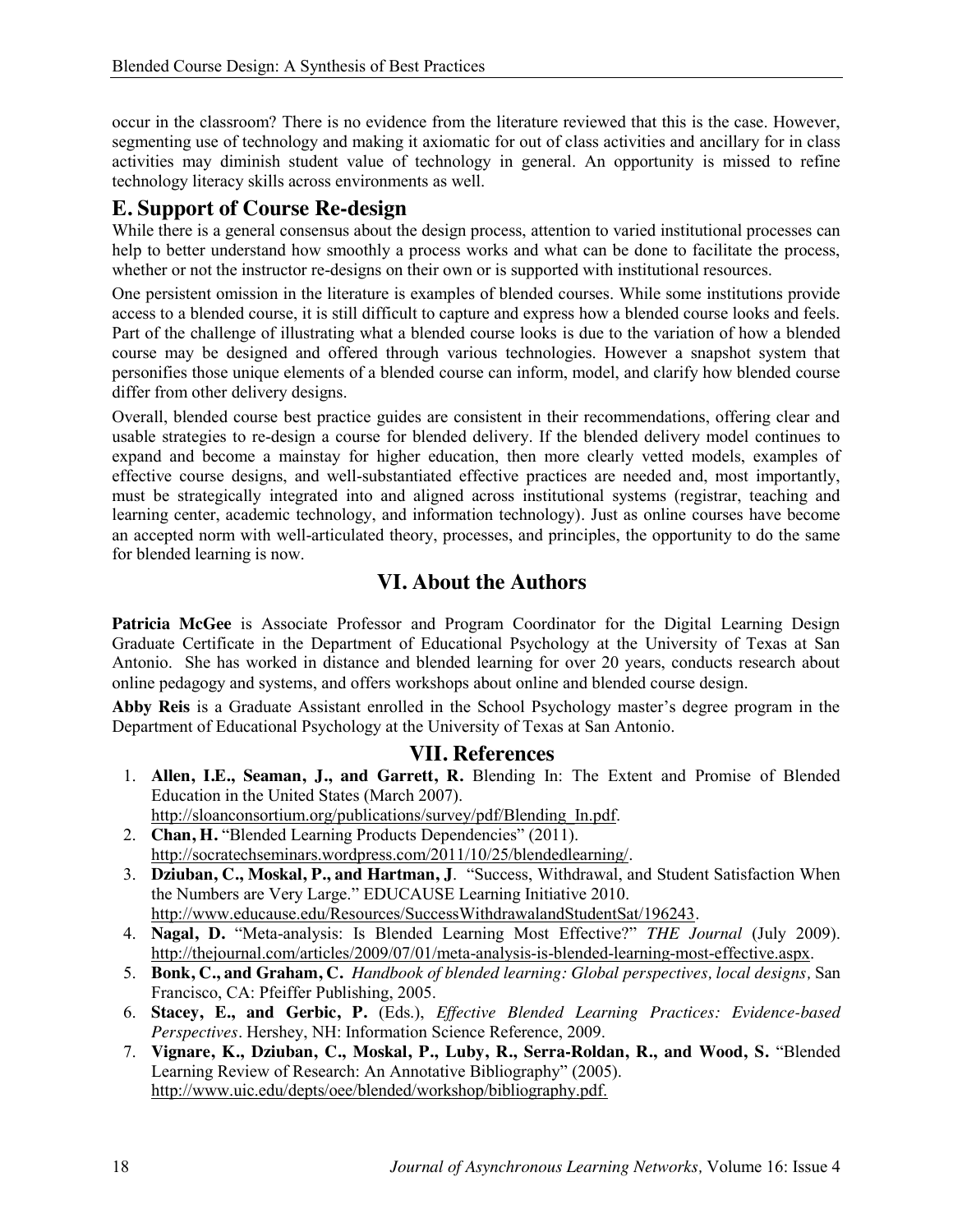- 8. **MacDonald, J.,** *Blended Learning and Online Tutoring: A Good Practice Guide,* Aldershot, UK: Gower Publishing Co., 2006.
- 9. **Khan, B.,** *Flexible Learning in an Information Society,* Hershey, PA: Information Science Publishing. 2007.
- 10. **Beatty, B.,** "Transitioning to an Online World: Using HyFlex Courses to Bridge the Gap." In: Montgomerie, C., and Seale, J. (Eds.), *Proceedings of World Conference on Educational Multimedia, Hypermedia and Telecommunications*, Chesapeake, VA: AACE, 2701-2706, 2007.
- 11. **Aycock, A. Garnham, C., and Kaleta, R.** "Lessons Learned from the Hybrid Course Project." *Teaching with Technology Today* 8(6) (2002). http://www.wisconsin.edu/ttt/articles/garnham.htm*.*
- 12. University of Wisconsin-Milwaukee (UWM). "Ten Questions to consider when redesigning a course for hybrid teaching and learning." N.D. UWM Learning Technology Center. http://www4.uwm.edu/ltc/hybrid/faculty\_resources/questions.cfm.
- 13. **Laster, S., Otte, G., Picciano, A.G., and Sorg, S.** "Redefining Blended Learning." Presentation at the 2005 Sloan C Workshop on Blended Learning, Chicago, Illinois, April 18, 2005.
- 14. **Masie, E.,** "Blended Learning: The Magic is in the Mix." *The ASTD e-learning Handbook*, NY: McGraw-Hill, 58-63, 2002.
- 15. **Beatty, B.J.** "Designing the HyFlex World Hybrid, Flexible Classes for all Students." Paper presented at the Association for Educational Communication and Technology International Conference, Dallas, TX, 2006.
- 16. **Brown, D.** "Hybrid Courses are Best." *Syllabus* 75(22) (2001). http://www.campustechnology.com/article.asp?id=4582.
- 17. **Niemiec, M., and Otte, G.,** *Blended Learning in Higher Education: A Report from the Sloan-C 2005 Workshop*, Sloan-C: Needham, MA, 2005.
- 18. **Vaughan, N. and Garrison, D.R.** "Creating Cognitive Presence in a Blended Faculty Development Community," *Internet and Higher Education* 8(1): 1-12 (2005).
- 19. **Simpson, M., and Anderson, B.,** "Redesigning Initial Teacher Education." In: Stacey, E., and Gerbic, P. (Eds.) *Effective Blended Learning Practices: Evidence-based Perspectives in ICTfacilitated Education*, Hershey, NH: Information Science Reference, 62-78, 2009.
- 20. **Garnham, C., and Kaleta, R.** "Introduction to Hybrid Courses." *Teaching with Technology Today* 8(6) (2002). http://www.uwsa.edu/ttt/articles/garnham.htm.
- 21. Maricopa Community Colleges (MCC). "Best practices for hybrid." Mesa Community College Instruction (2009). http://api.ning.com/files/GU1AfsS0adfl5rRhYl5EOjH6R8o\*NlClIf4WV6cb3kMSHmIHS0Fv4gex w8svyyvf-YSs0FKugzu\*QNhLdUN0ijphbUqshF28/BestPracticesListHybridDraftMay09.doc.
- 22. Northeastern University (NU). "Hybrid Course Design." *Edtech: Teaching and learning with technology* (2009).

http://www.northeastern.edu/edtech/teaching\_learning/online\_pedagogy/hybrid\_course\_design.

- 23. **Johnson, J.Q. and Voelker-Morris, R.** "Course Redesign for Hybrid Learning." University of Oregon (2007). http://www.nwelearn.org/conference/2007.slides/jqjohnson%20redesign.pdf.
- 24. **Pouyioutas, P.** "Hybrid Learning Curriculum Development using the ReProTool–Lessons from Ancient Philosophy." ICHL'10 Proceedings of the Third International Conference on Hybrid Learning, 2010.
- 25. Texas State University (TSU). "Hybrid Course Development: Guidelines for Texas State," N.D. http://www.its.txstate.edu/departments/instructional\_design/hybrid-course-development.html.
- 26. University of Wisconsin-Milwaukee (UWM). "Hybrid course tips." UWM Learning Technology Center (2011). http://www4.uwm.edu/ltc/hybrid/faculty\_resources/tips.cfm.
- 27. **Ward, K. and Draude, B.** "Instructional Design for Hybrid Courses: Deliberate Design for the Best of Both Worlds." Presentation at the14th Annual Instructional Technology Conference, Murfreesboro, TN, March 29-31, 2009.

http://www.mtsu.edu/itconf/proceedings/09/Proceedings IT\_ConferenceRT.pdf.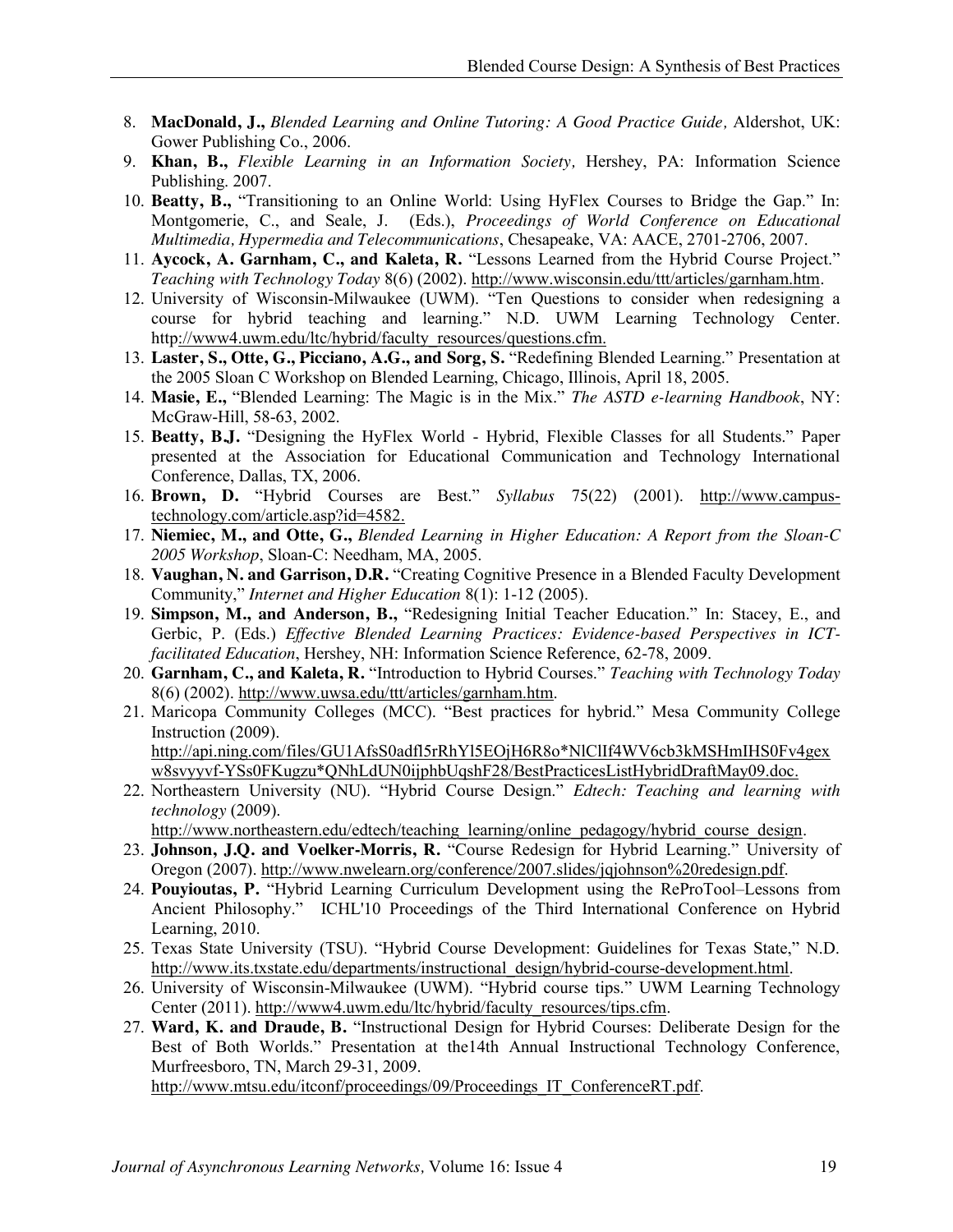- 28. **Yukawa, J.** "Communities of Practice for Blended Learning: Toward an Integrated Model for LIS Education." J*ournal of Education for Library and Information Science* 51(2): 54-75 (2010).
- 29. **Hartnett, M.** "Factors Undermining Motivation in Place-based Blended Learning." Proceedings of ASCILITE 2009, Auckland, NZ, 443-449, 2009.
- 30. Austin Community College (ACC). "Hybrid courses at ACC." 2010. http://dl.austincc.edu/information/hybrid.php.
- 31. **Crummett, C., Mazoue, J., Anderson, R., Daughtrey, T., Love, W., MacDonald, S., Stoloff, M., Wilcox, D., and Zemliansky, P.** "Best Practices for Online and Hybrid Course Delivery." James Madison University (2010). http://www.jmu.edu/dl/wm\_library/JMU\_Best\_Practices.pdf.
- 32. George Washington University (GWU). "Hybrid Course Development"*.* Center for Innovative teaching and learning, 2007. http://citl.gwu.edu/pdf/HybridCourseDevelopment.pdf.
- 33. **Shibley, I.** "Blended course design." Magna Publications (2009). http://www.magnapubs.com/catalog/blended-learning-course-design-whitepaper/.
- 34. **Sun, J.R.** "Turning a Regular (Face-to-Face) Course into a More Engaging Blended (Hybrid) Course." University of Rio Grande. Ohio Commons for Digital Education (OCDE) Conference, 2004. http://www.oln.org/conferences/OCDE2004/papers/Regular\_to\_Hybrid\_Course.pdf.
- 35. University of Wisconsin-Milwaukee (UWM). "Ten Questions to Consider when Redesigning a Course for Hybrid Teaching and Learning." N.D. UWM Learning Technology Center. http://www4.uwm.edu/ltc/hybrid/faculty\_resources/questions.cfm.
- 36. **Alberts, P.P., Murray, L.A., and Stephenson, J.E**., "Eight Educational Considerations for Hybrid Learning." In: Wang, F.L., Fong, J., and Kwan, R.C. (Eds.), *Handbook of Research on Hybrid Learning Models: Advanced Tools, Technologies, and Applications*, Information Sciences Reference: Hershey, PA, 185-202, 2010.
- 37. **Beatty, B. J.** "Hybrid Courses with Flexible Participation the Hyflex Design." (2010). http://itec.sfsu.edu/hyflex/hyflex\_course\_design\_theory\_2.2.pdf.
- 38. **Beatty, B.J.** "Connecting Online and On-ground Learners with HyFlex Courses." Invited plenary session, EDUCAUSE Learning Initiative (ELI) 2010 Online Fall Focus Session, 2010. http://www.educause.edu/Resources/ConnectingOnlineandOnGroundLea/213456.
- 39. Cedar Crest College (CCU). Online and Hybrid Course Development Guidelines, 2011. http://www.cedarcrest.edu/ca/pdf/Online\_and\_Hybrid\_Course\_Development\_Guidelines\_2-10-11.pdf.
- 40. **Collins-Brown, E**. "Quality by design: Course design for optimal blending." Presentation at the 8th Annual Sloan Consortium Blended Learning Conference and Workshop, Oak Brook, IL, March 28 - 29, 2011.
- 41. **Eke, K., and Bell, M.** "Blended Course Design Made Easy: 3 Simple Steps." Presentation at the 16<sup>th</sup> annual Sloan Consortium International conference on Online Learning, 2010. http://sloanconsortium.org/2010aln/presentation/blended-course-design-made-easy-3-simple-stepssuccess.
- 42. **Hensley, G.** "Creating a hybrid college course: Instructional design notes and recommendations for beginners." *Journal of Online Learning and Teaching* 1(2) (2005)*.*  http://jolt.merlot.org/vol1\_no2\_hensley.htm.
- 43. **Hofmann, J.** "Managing the Synchronous Blend." *American Society for Training and Development (ASTD)* (2003). http://www.insynctraining.com/pages/Part%204%20Managing%20The%20Synchronous%20Blend. pdf.
- 44. **Kaleta, R., Garnham, C., and Aycock, A.** "Hybrid Courses: Obstacles and Solutions for Faculty and Students." Presentation at the 19<sup>th</sup> Annual Conference on Distance Teaching and Learning. Madison, WI, 2005*.*
- 45. **Li, Y, and Liu, Y.** "Building an Online Course Based on Semantic Wiki for Hybrid Learning." In the *Proceedings of ICHL 2010,* 217-228 (2010).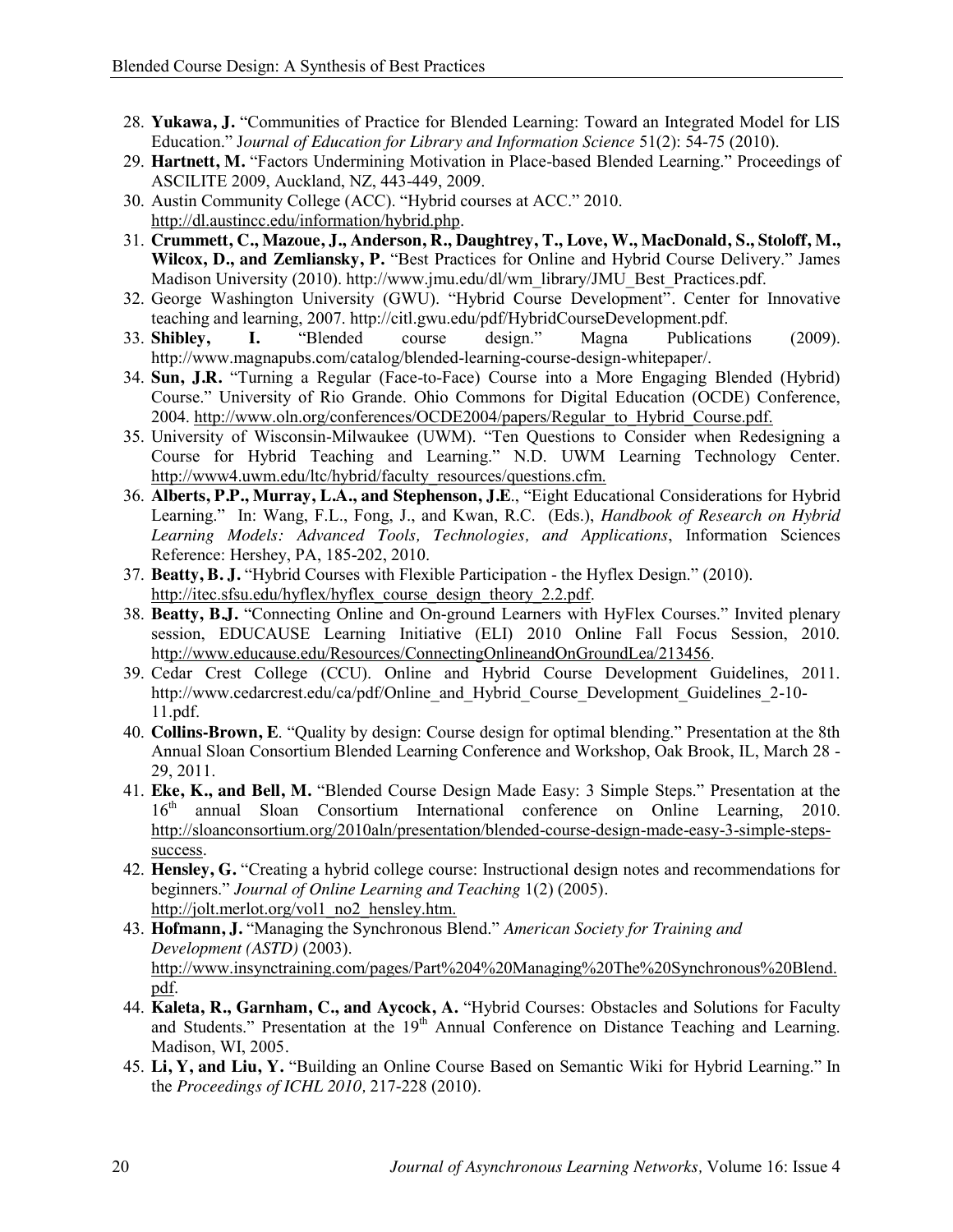- 46. **Martyn, M.** "The Hybrid Online Model: Good Practice." *EDUCAUSE Quarterly* 1(18) (2003). http://net.educause.edu/ir/library/pdf/EQM0313.pdf.
- 47. **Oblinger, D.G., and. Hawkins, B.L.** "The Myth about Online Course Development." *EDUCAUSE Review* 41(1)L 14-15 (2006). http://net.educause.edu/ir/library/pdf/erm0617.pdf.
- 48. **Pecorino, P.** "Pedagogy for Blended Instruction: A Primer.*"* N.D. http://www.qcc.cuny.edu/socialsciences/ppecorino/PEDAGOGY-blended-instruction-primer.html.
- 49. **Poirier, S.** "A Hybrid Course Design: The Best of Both Educational Worlds." *Techniques (ACTE)* 85(6): 28-31 (2010).
- 50. **Shibley, I.** "Putting the learning in blended learning." *Faculty Focus* (February 21, 2011). http://www.facultyfocus.com/articles/instructional-design/putting-the-learning-in-blended-learning/.
- 51. **Schwarz, S.** "Best Practices in Hybrid Courses." (2007). http://www.raritanval.edu/rvcc/content.aspx?id=34835.
- 52. **Troha, F.J.** "Bulletproof Instructional Design: A Model for Blended Learning." *USDLA Journal* 16(5) (2002).
	- http://www.usdla.org/html/journal/MAY02\_Issue/article03.html.
- 53. University of Wisconsin-Milwaukee (UWM). "Hybrid Course Tips." UWM Learning Technology Center (2011). http://www4.uwm.edu/ltc/hybrid/faculty\_resources/tips.cfm.
- 54. **Van Noord, R., Gutsche, B., Hillman, B., Kellison, E., and Musselman, D.** "Blended Learning Guide." *WebJunction* (2007). http://www.webjunction.org/c/document\_library/get\_file?folderId=443615andname=DLFE-12302.pdf.
- 55. **Tan, L., Wang, M., and Xiao, J.** "Best Practices in Teaching Online or Hybrid Courses: A Synthesis of Principles." *Lecture Notes in Computer Science* 6248: 117-12 (2010).
- 56. **Gautsch, S.** "Toward Social Learning in Blended Learning Faculty Fellows Program." Presentation at the ELI Annual Meeting, Austin, TX, (February 14, 2011). http://www.educause.edu/Resources/TowardSocialLearninginBlendedL/224484.
- 57. Troy University (TU). "Standards for Hybrid Courses." N.D. http://www.padm.org/standards\_for\_hybrid\_courses.htm.
- 58. Gainesville State College (GSC). "Standards for hybrid courses." Center for Teaching, Learning, and Leadership, N.D.
	- http://www.gsc.edu/academics/eLearning/faculty/Pages/StandardsforHybridCourses.aspx.
- 59. **Twigg, C.A.** "Improving Learning and Reducing Costs: New Models for Online Learning." *EDUCAUSE Review* 38(5) (2003). http://www.educause.edu/EDUCAUSE+Review/EDUCAUSEReviewMagazineVolume38/Improvin gLearningandReducingCo/157854.
- 60. Wake Technical Community College (WTCC). "Hybrid Courses." N.D. http://adncip.waketech.edu/tech\_presentation/Hybird\_Courses.pdf.
- 61. **Buzzetto-More, N.A., and Sweat-Guy, R.** "Hybrid Learning Defined." *Journal of Information Technology Education* 5): 153-156 (2006).
- 62. **Hall Jr., O.P., and Mooney, G.** "Hybrid learning systems: Meeting the challenges of graduate management education." In the *Proceedings of International Conference on Hybrid Learning*, Beijing, China, 35-48, 2010.
- 63. **Kim, K-J., Bonk, C.J., and Oh, E.J.** "The Present and Future State of Blended Learning in Workplace Learning Settings in the United States." *Performance Improvement* 47(8): 5-16 (September 2008).
- 64. **Rossett, A., Douglis, F., and Frazee, R.V**. "Strategies for Building Blended Learning." *ASTD* (2003). http://www.astd.org/LC/2003/0703\_rossett.htm.
- 65. **Gerbic, P.,** "Including Online Discussions within Campus-based Students' Learning Environments." In: Stacey, E., and Gerbic, P. (Eds.), *Effective Blended Learning Practices: Evidence-based Perspectives in ICT-facilitated Education*, Information Science Reference: Hershey, NH, 21-38, 2009.